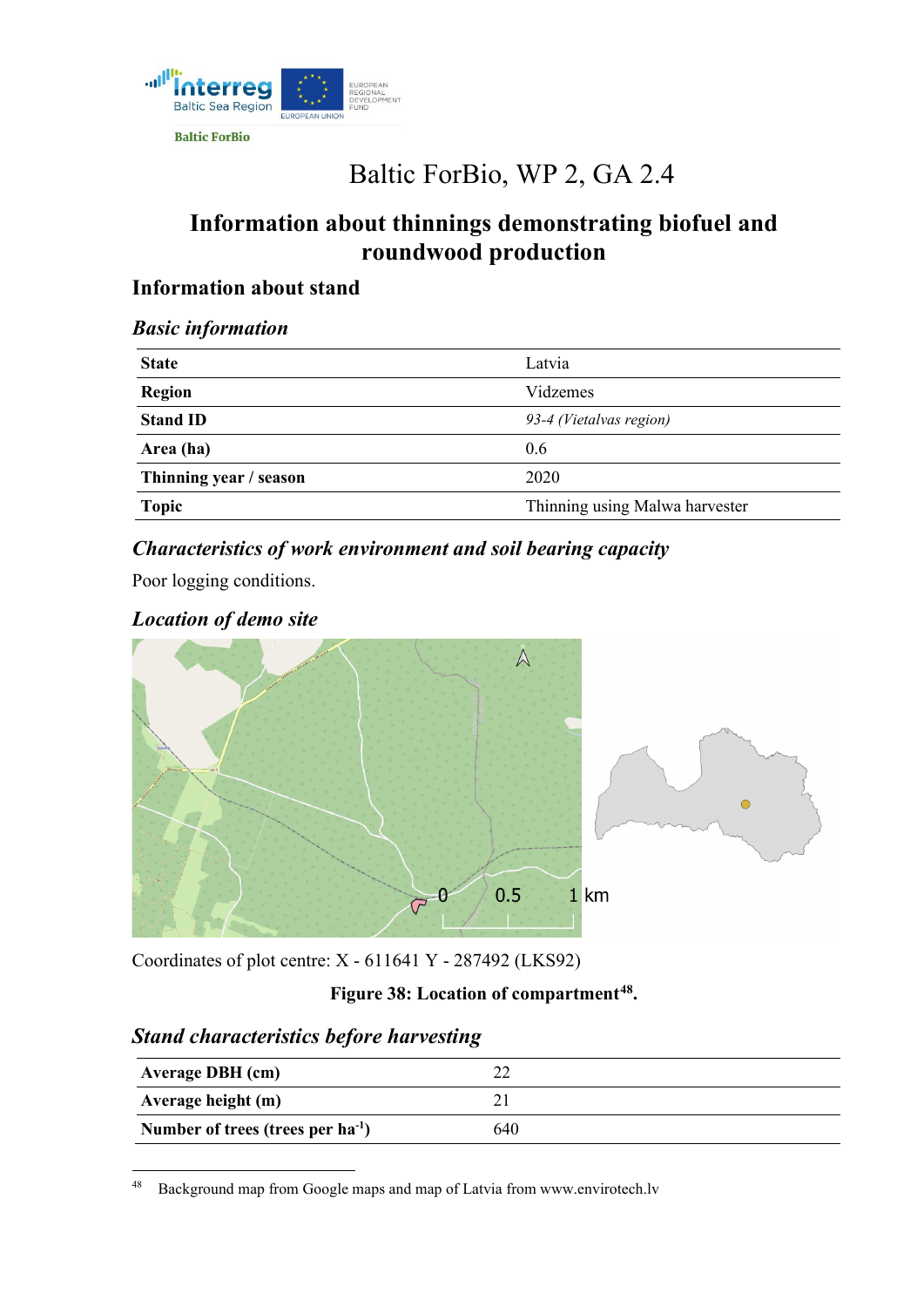

| Growing stock $(m^3 \text{ ha}^{-1})$ | 239            |
|---------------------------------------|----------------|
| <b>Stand composition</b>              | 10P            |
| <b>Stand age during thinning</b>      | 61             |
| <b>Dominant species</b>               | Scots pine     |
| <b>Stand type</b>                     | Ln(Myrtillosa) |

#### *Stand management targets*

To increase forest value by extraction of damaged and small size trees and to ensure favourable growth conditions in the stand. Harvesting is done so to reduce negative impact to environment (avoid ruts formation, mechanical damages of remaining trees and soil compaction). Small dimension trees should be used for biofuel production and from bigger trees standard roundwood assortments (small logs and pulpwood) should be produced.

#### **Stand characteristics after thinning Average DBH (cm)** 23 **Average height (m)** 22 **Number of trees (trees per ha-1 )** 510 **Growing stock (m3 ha-1 )** 190 **Stand composition** 10P **Dominant species** Scots pine

#### *Mechanical damages due to thinning*

Damage to the remaining trees does not exceed 2%, no ruts have been detected.

#### *Applied work method in thinning*

Work order considers thinning to minimal basal area or number of trees according to average tree heigth after thinning.

Distance between technological corridors 20 m with "ghost paths" between the corridors, which are used only by harvester.

Logs are located along the technological corridors.

Undergrowth trees are not extracted before mechanized thinning.

Harvesting is done using compact class harvester Malwa. Forwarding is done using compact class machine Malwa.